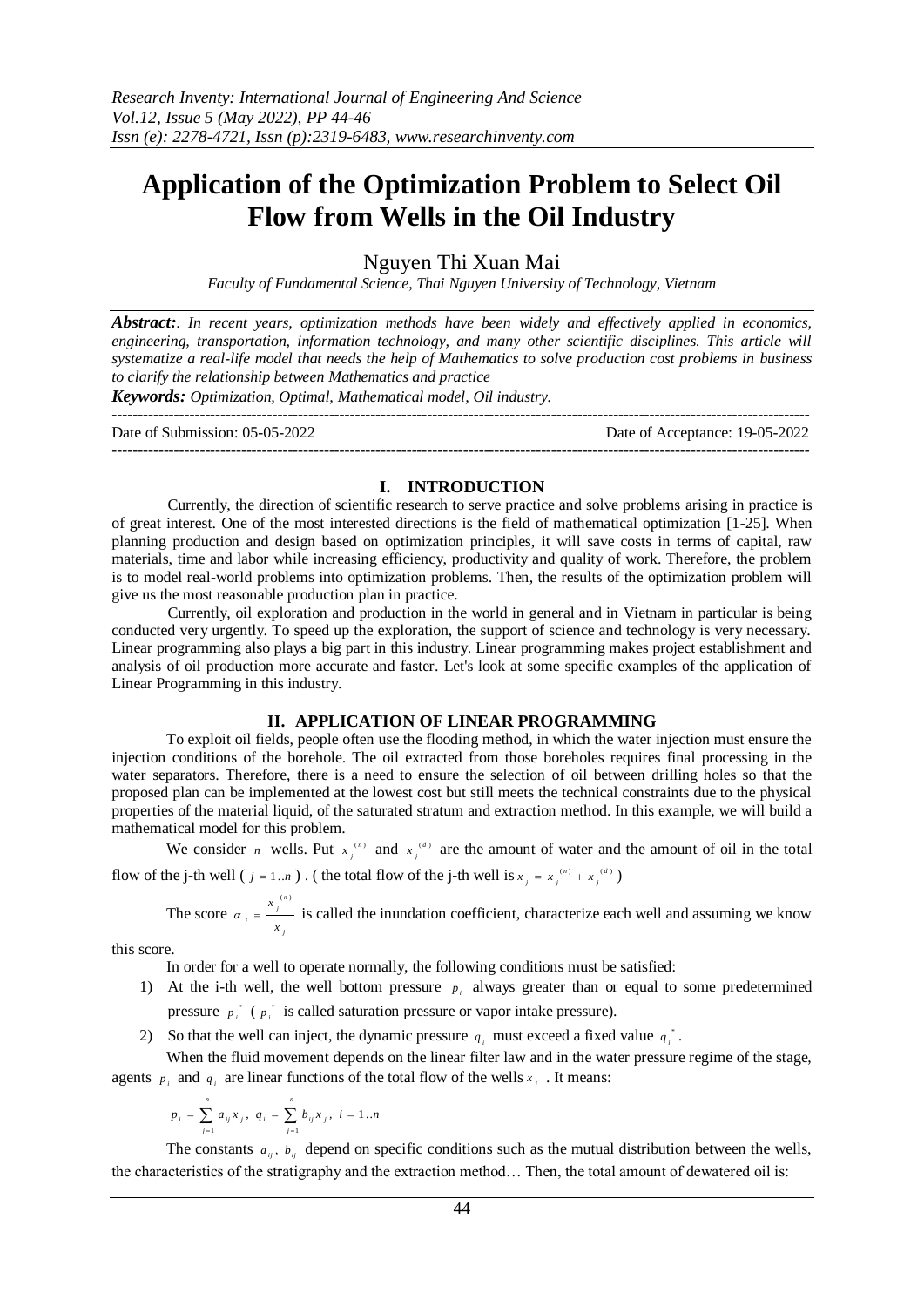$$
Q = \sum_{j=1}^{n} x_{j}^{(d)} = \sum_{j=1}^{n} \left( x_{j} - x_{j}^{(n)} \right) = \sum_{j=1}^{n} \left( 1 - \frac{x_{j}^{(n)}}{x_{j}} \right) x_{j} = \sum_{j=1}^{n} \left( 1 - \alpha_{j} \right) x_{j}
$$

The cost of mining by flooding is denoted by  $s$ . This cost can be divided into 2 parts:

+ Part I is the cost of equipment, labor, overhaul…, denoted by  $s_1$  with  $s_1 = \sum s_1$ 1 *n*  $S_1 = \sum S_{1j}$ , in this  $S_{1j}$  is the *j*  $\overline{a}$ cost of the I-th group for the j-th well. This part does not depend on mining traffic.

+ Part II depends on the total extraction flow and the amount of water, the amount of oil in the total production flow, denoted by  $s_2$  with

$$
S_2 = \sum_{j=1}^n S_{2j} = \sum_{j=1}^n \left( a_j x_j + b_j x_j^{(n)} + c_j x_j^{(d)} \right),
$$

At the j-th well,  $a_j$  is the cost of resisting stratigraphic pressure,  $b_j$  is the cost of wastewater treatment,  $c_i$  is the cost for processing and transferring oil. These cost factors are calculated per 1m<sup>3</sup> of the respective liquid.

In fact, we also have to consider the cost of petroleum water separation. This cost is linearly dependent on the quantities  $x_j^{(n)}$  and  $x_j^{(d)}$ , so we can calculate this cost together with the cost of mining by varying the coefficients  $b_j$ ,  $c_j$ .

So the total cost of mining is

$$
S = S_1 + S_2 = S_1 + \sum_{j=1}^{n} (a_j x_j + b_j x_j^{(a)} + c_j x_j^{(a)})
$$
  
But  $a_j x_j + b_j x_j^{(n)} + c_j x_j^{(a)} = \left(a_j + b_j \frac{x_j^{(a)}}{x_j} + c_j \frac{x_j^{(a)}}{x_j}\right) x_j = \left(a_j + b_j \alpha_j + c_j \left(1 - \alpha_j\right)\right) x_j$   
so we should be able to write:  $S = S_1 + S_2 = S_1 + \sum_{j=1}^{n} r_j x_j$ ,  $r_j = a_j + b_j \alpha_j + c_j \left(1 - \alpha_j\right)$ .

In fact, we need to find the optimal way to extract oil from oil wells with the aim of having the lowest cost. However, mining needs to satisfy some requirements: The total amount of dewatered oil extracted must be at least is  $q * (q * is predetermined)$ , the conditions of well bottom pressure and dynamic pressure must be satisfied for the well to be able to operate normally ( these conditions have been mentioned above ). Accordingly, we have the following linear programming problem:

$$
S_2 = S - S_1 = \sum_{j=1}^{n} r_j x_j \to \text{min}
$$
\n
$$
\left\{ \sum_{j=1}^{n} (1 - \alpha_j) x_j \ge Q^* \right\}
$$
\nwith the system of constraints : 
$$
\left\{ \sum_{j=1}^{n} a_{ij} x_j \ge p_i^*, i = 1..n \right\}
$$
\n
$$
\left\{ \sum_{j=1}^{n} b_{ij} x_j \ge q_i^*, i = 1..n \right\}
$$
\n
$$
\left\{ \sum_{j=1}^{n} b_{ij} x_j \ge q_i^*, i = 1..n \right\}
$$
\n
$$
\left\{ x_j \ge 0, j = 1..n \right\}
$$

*n*

Solving this problem, we will find the optimal solution to determine the flow of oil to be exploited in n wells to achieve the specified economic purpose.

In fact, if we have predetermined costs for mining and oil processing, we can pose a different problem: determine the production flow in the wells so that the maximum amount of dewatered oil can be obtained with the assumed cost not exceeding a given  $s<sub>2</sub>$ <sup>\*</sup> and still meeting the technical requirements. Then the mathematical model of this problem is:

$$
Q = \sum_{j=1}^{n} (1 - \alpha_j)x_j \to \max
$$